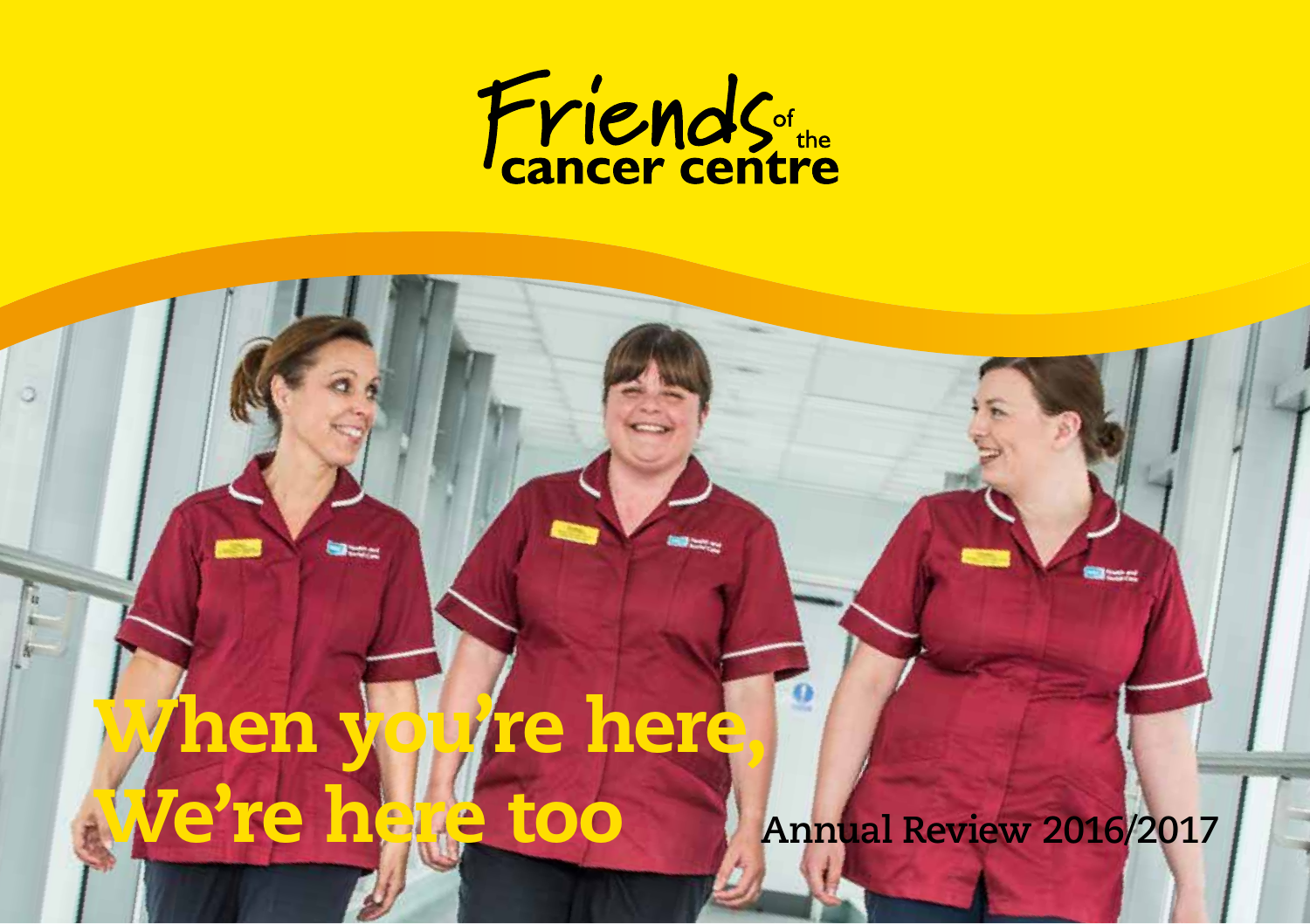

To support patients and their families by enhancing the quality of care they receive and contribute to cancer care, treatment and research throughout Northern Ireland.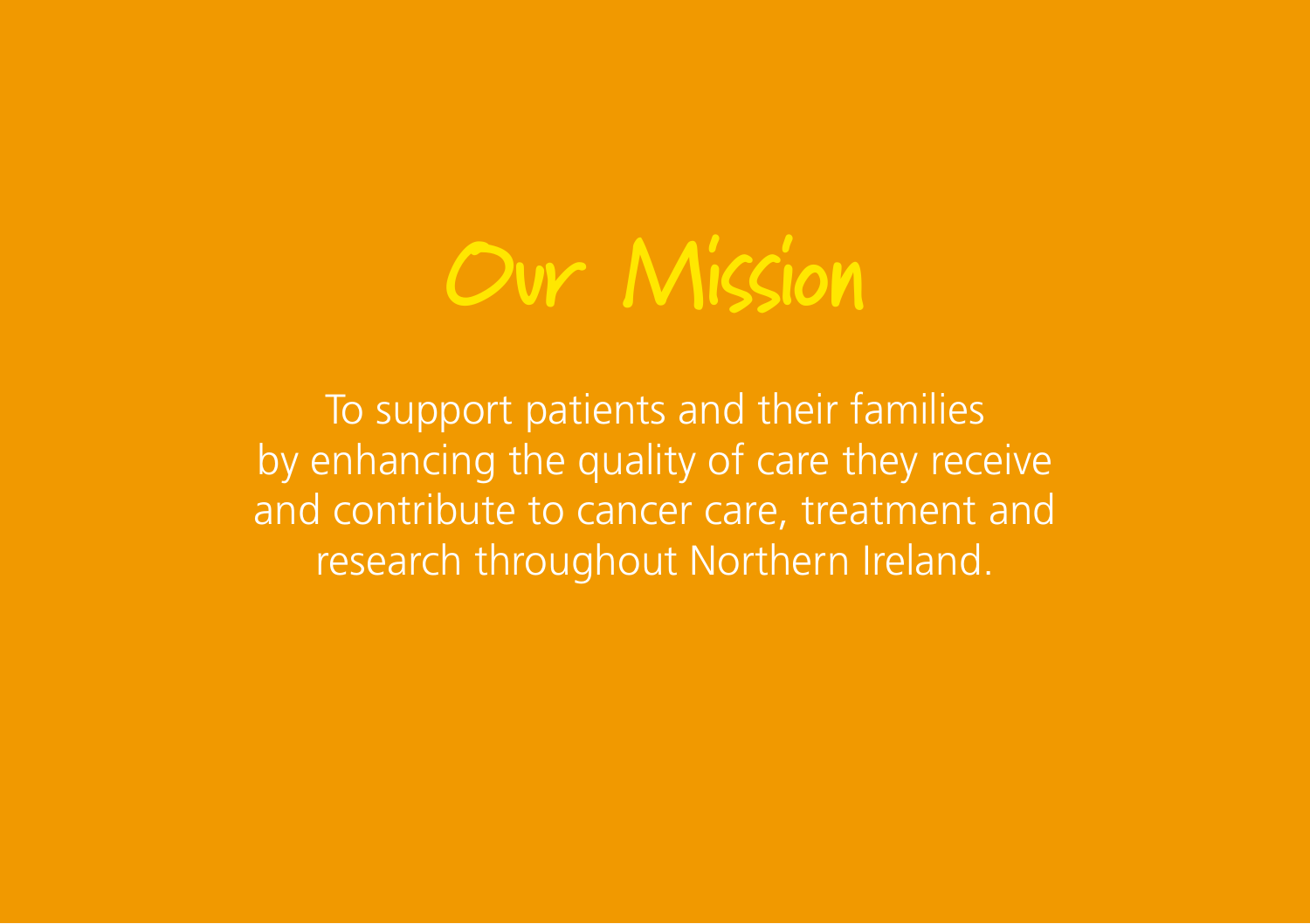# **An Incredible Year**

Your kindness and generosity never ceases to amaze us and it's thanks to your wonderful support that the charity has been able to invest over £1.2 million into local cancer services in the last year.

This vital support means that we can be there for people across Northern Ireland when they really need it and over the last year, we have been able to be there for more people than ever before. Our work in patient care, patient comfort and research is continuing to make a direct and positive impact on the lives of patients, their families and staff.

With your support, the charity is proudly funding an additional 31 members of staff who each play a vital role in patient care, research and development. Over the last year we have been able to see the impact our increased nursing workforce is having on patients, particularly in cancer sites which until now didn't have a clinical nurse specialist.

As a charity we truly believe that the little things we do throughout the Cancer Centre make a big difference to patients and their families and we are committed to ensuring that a patient's time at the hospital is as comfortable as it can be. From free cups of tea and coffee, free newspapers and magazines, to providing financial support to those who may be struggling while going through their treatment, it all makes a difference. As well as working to support patients as they go through treatment, Friends of the Cancer Centre is also committed to finding new ways to treat and beat cancer. Our work in local cancer research is allowing our partners at the Centre for Cancer Research and Cell Biology at Queen's University to recruit more research staff to carry out their vital work. This is allowing them to develop new and improved ways to treat many different types of cancer and to offer more trials to more patients locally.

Our health service is fantastic, but it can only do so much. As it faces even more financial uncertainty in the years ahead, the role of Friends of the Cancer Centre and the work that we do is increasingly important. The charity has become an integral part of cancer services in Northern Ireland and our work can be seen and felt throughout the hospital among patients and staff. Your support is making all of this possible and our work over the next year and beyond won't be possible without your continued support.

On behalf of the charity, hospital staff and patients, thank you for being such a great friend.





Geoff Hill Chairman, Friends of the Cancer Centre



Colleen Show

Colleen Shaw Chief Executive, Friends of the Cancer Centre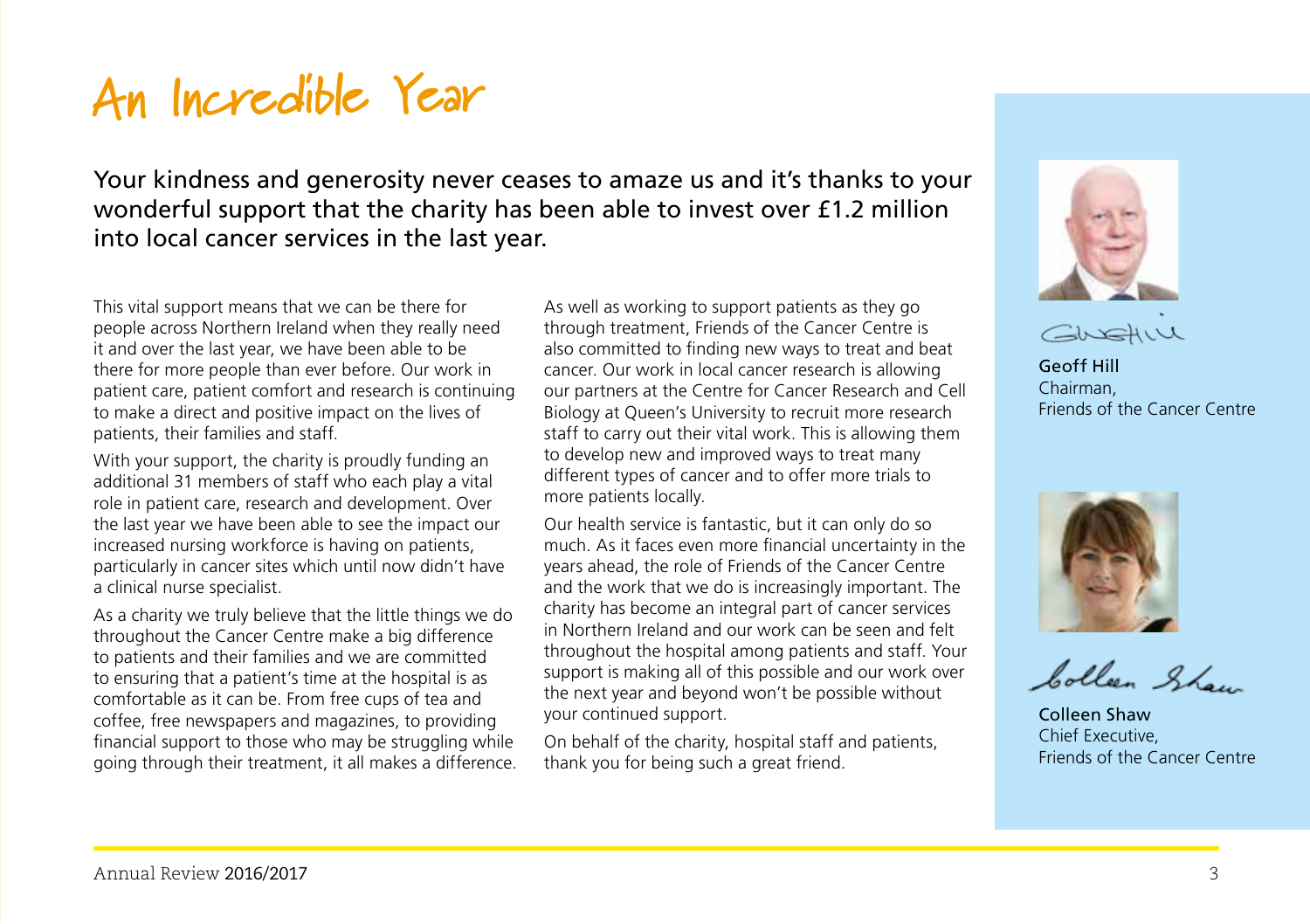# **Patient care**

Patient care is the area in which we fund medical staff and equipment within the Cancer Centre, ensuring our patients have the best care available to them when they need it most.



#### **Supporting excellence**

A big part of the work of Friends of the Cancer Centre is our investment in additional staff in the Cancer Centre and today, the charity is proudly funding 31 staff members including doctors, specialist nurses, radiographers and researchers. In particular our commitment to funding clinical nurse specialists has had a huge impact on patients. Over the last year we have seen the incredible difference our new nurses working in head and neck, testicular, prostate and lung cancer are having on patients. These posts are vital as many of these patients have not been able to avail of the support of a specialist nurse until now. As well as providing expert care, our nurses are also helping reduce waiting times for some of the most common cancer types in Northern Ireland.

## **Patient care highlights**

### **£500,000**

invested in patient care over the last year which includes funding of 31 additional staff

### **2,000**

hours of additional care provided by each of our nurses in the last year alone, supporting hundreds of patients across Northern Ireland

### **£200,000**

invested in purchasing vital new equipment including an ultrasound probe and observation monitors

#### **4**

Winners of our scholarships who will use the charity's funding to avail of extra training which will help support their work with patients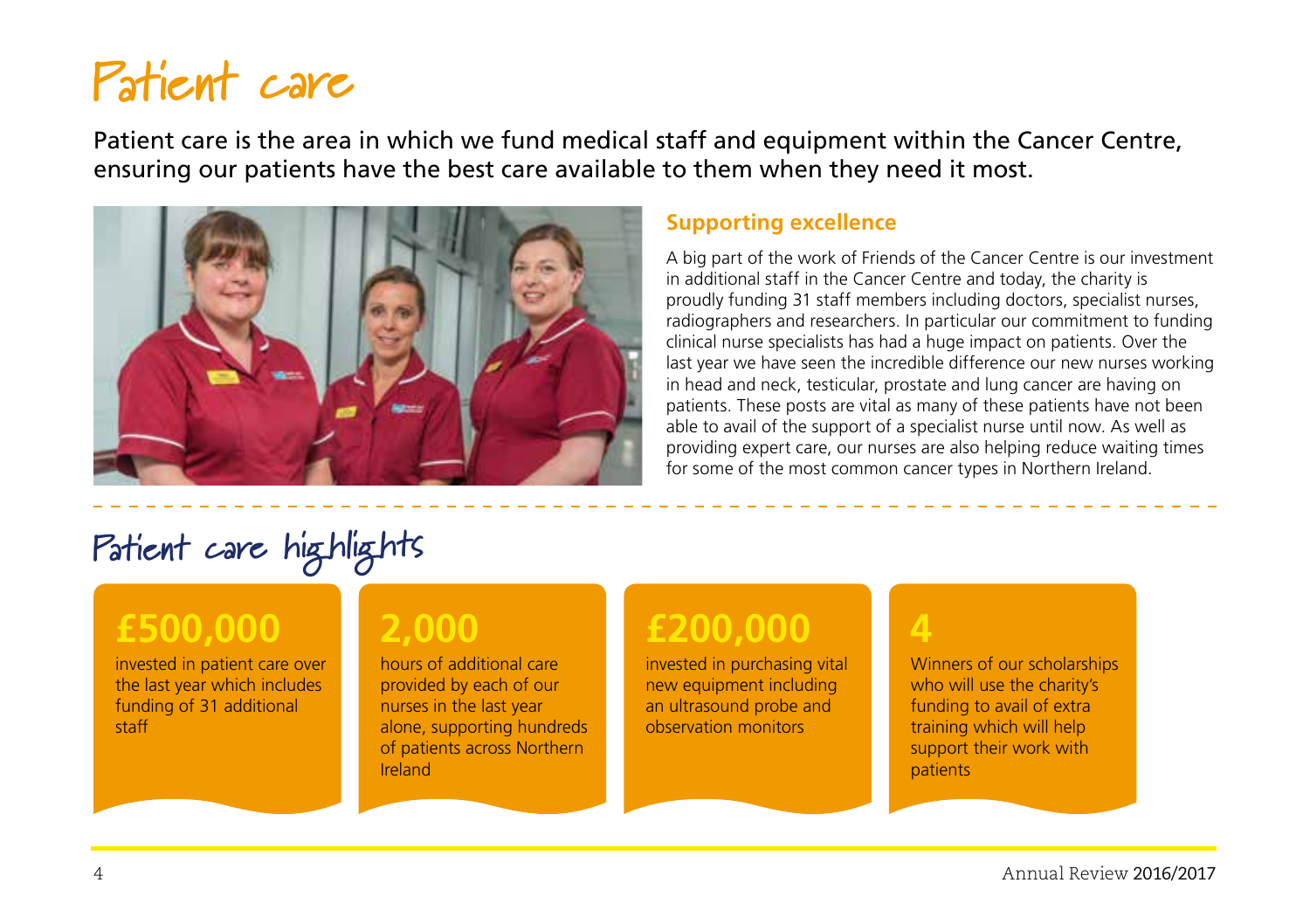# **Meet Sarah**

18 year old Sarah McCarroll from Lisburn was diagnosed with Hodgkin's Lymphoma when she was 16 years old. Soon after she was diagnosed, Sarah met our clinical nurse specialist for teenagers and young adults, Renée Reid and she has been by her side ever since. **"**

When I was diagnosed it was all pretty overwhelming. I also knew that my diagnosis would have a big effect on my family, so I was worried about that too. When we first met Renée I just felt more at ease. It was reassuring to know that she was going to be there throughout my treatment, and she really was.

Renée guided us through every step and she was just a text or a phone call away if I needed anything. I'm really thankful that she was there for me and I was really happy to hear that Friends of the Cancer Centre is now funding another nurse like Renée, which will allow more young people to have that extra bit of support when they really need it.

I can't imagine how different and probably more difficult the last few years would have been if Renée wasn't there, so I'd like to say a really big thank you to everyone who supports the charity as I'm just one of many people you're helping.



Sarah and her younger sister Naomi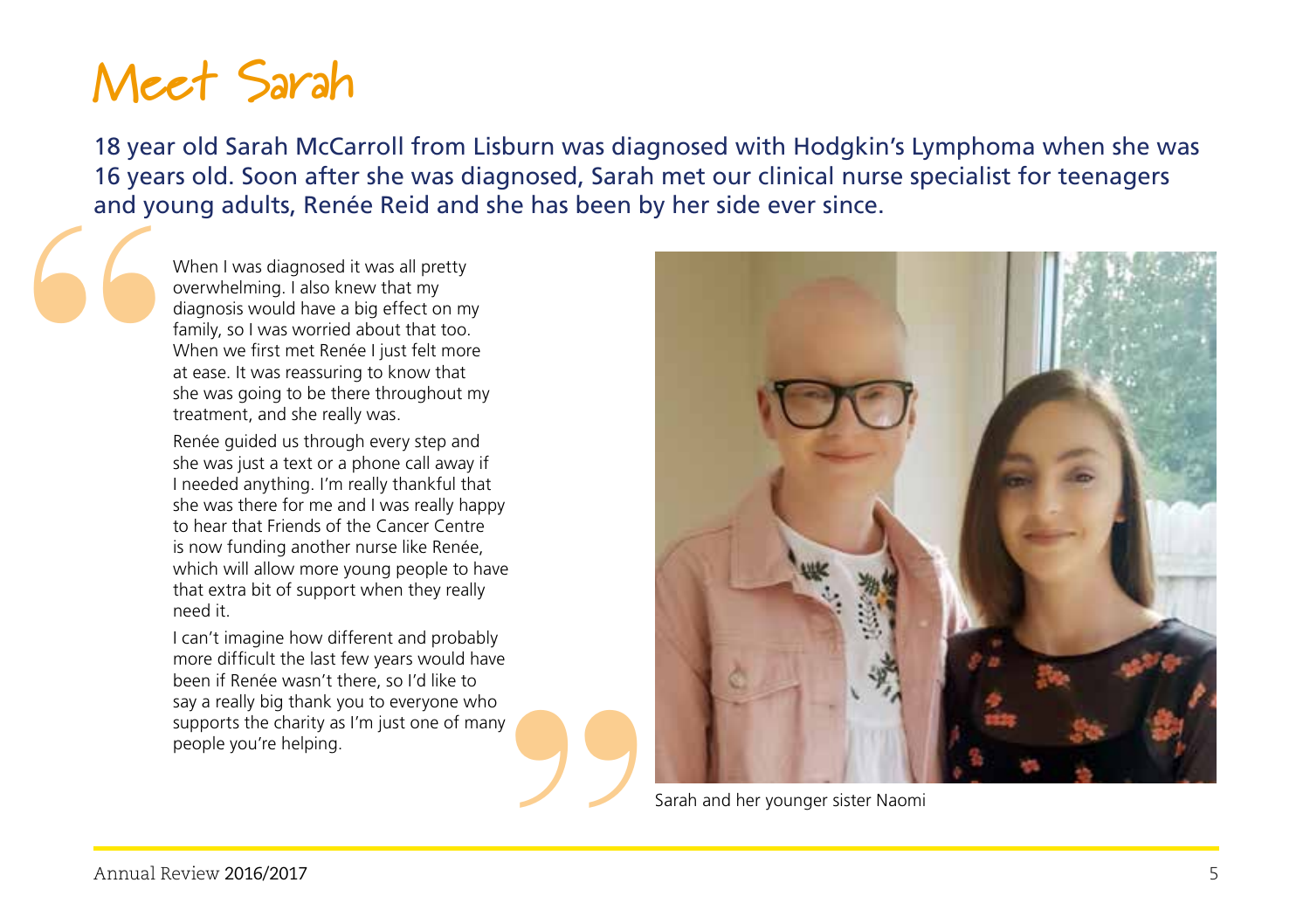# **Patient comfort**

Patient comfort is the area in which we ensure a patient's time in the Cancer Centre is as comfortable as it can be for both them and their family.



#### **Little things make a big difference**

We know that the Cancer Centre can be a scary place and that is why we endeavor to make it as comfortable and homely as we can by providing thoughtful but practical comforts throughout the hospital. In the last year we have provided thousands of cups of tea while patients wait on treatment, televisions for wards, games for young patients, activity packs for children and much, much more. This area of our work means a great deal to patients as it can help bring a little normality to a very abnormal situation.

## **Patient comfort highlights**

### **£300,000**

invested in patient comforts over the last year to make the hospital a more comfortable place for patients and their families

### **50,000**

cups of tea and coffee provided for free as patients wait on appointments and treatment

Over **450** people availed of our financial grants which helped them pay bills, cover travel costs and much more

#### **100s**

of Christmas presents, birthday gifts and even wedding presents to help celebrate special days for patients while in hospital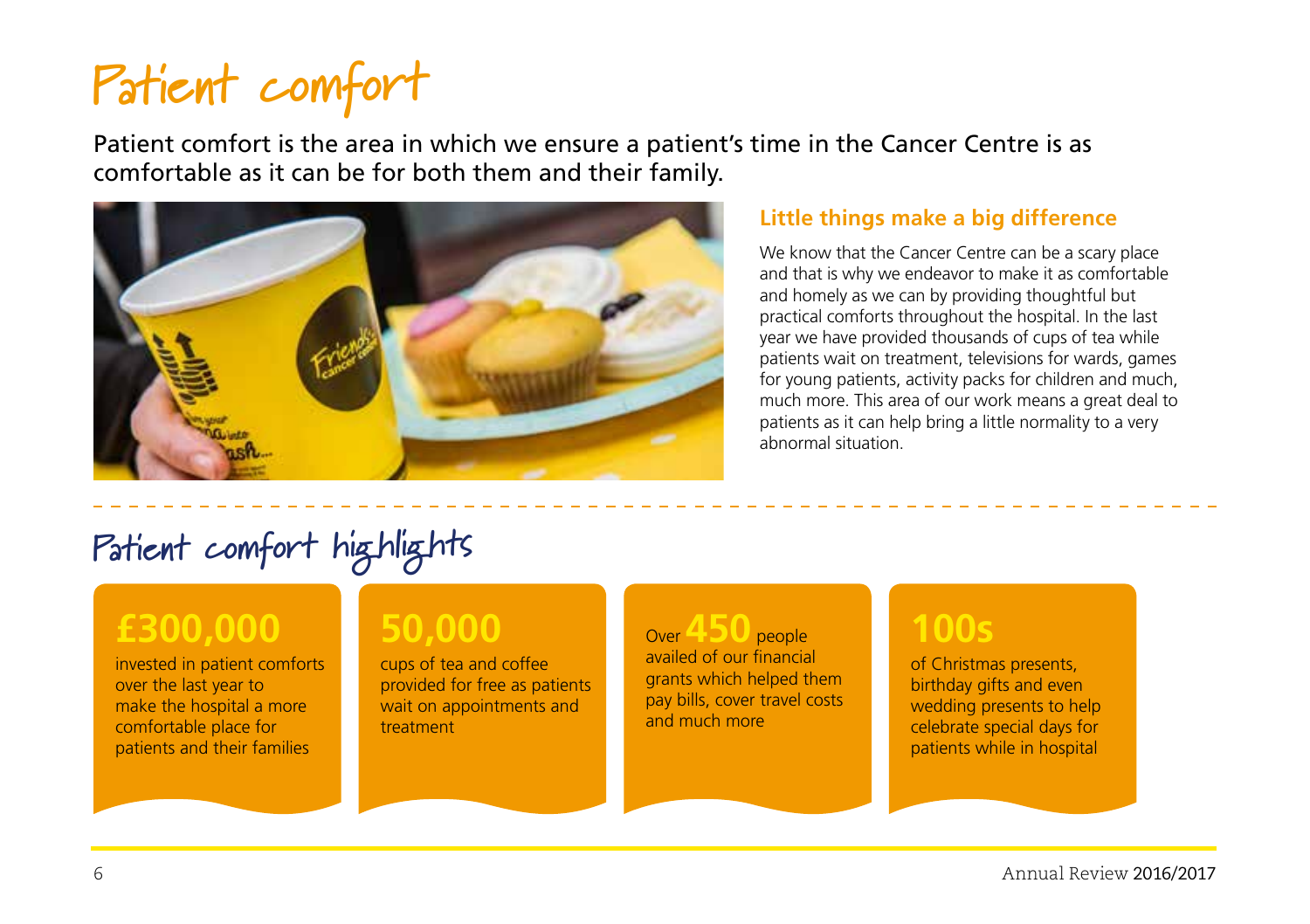# **Meet Laura**

Laura Parkinson, a photographer from Lisburn, was just 35 when she was diagnosed with breast cancer. During her time at the Cancer Centre, Laura availed of the tea provided by the charity which helped pass the time when waiting for treatment at the Bridgewater Suite.



Laura enjoying a welcome cuppa on her first day of her chemotherapy

Coming to the Cancer Centre as a patient is scary, but thanks to Friends of the Cancer Centre and the work it does it's actually a really welcoming and comfortable environment.

The day of my first chemotherapy session I actually posted this photo on my Instagram raving about the fact you get tea and biccies on tap in the Bridgewater Suite. All these things mean so much, as you do a lot of waiting around when you are in for treatment and tests. I've also availed of the complementary therapy funded by Friends of the Cancer Centre at the Macmillan Support and Information Centre and even providing the little tubs of moisturisers after your treatment for use at home is fantastic.

I know the charity does so much important work, but for me these little touches made such a difference and I hope everyone who supports the charity knows just how much patients appreciate it. brk, but<br>ence and<br>ws just<br> $\bullet$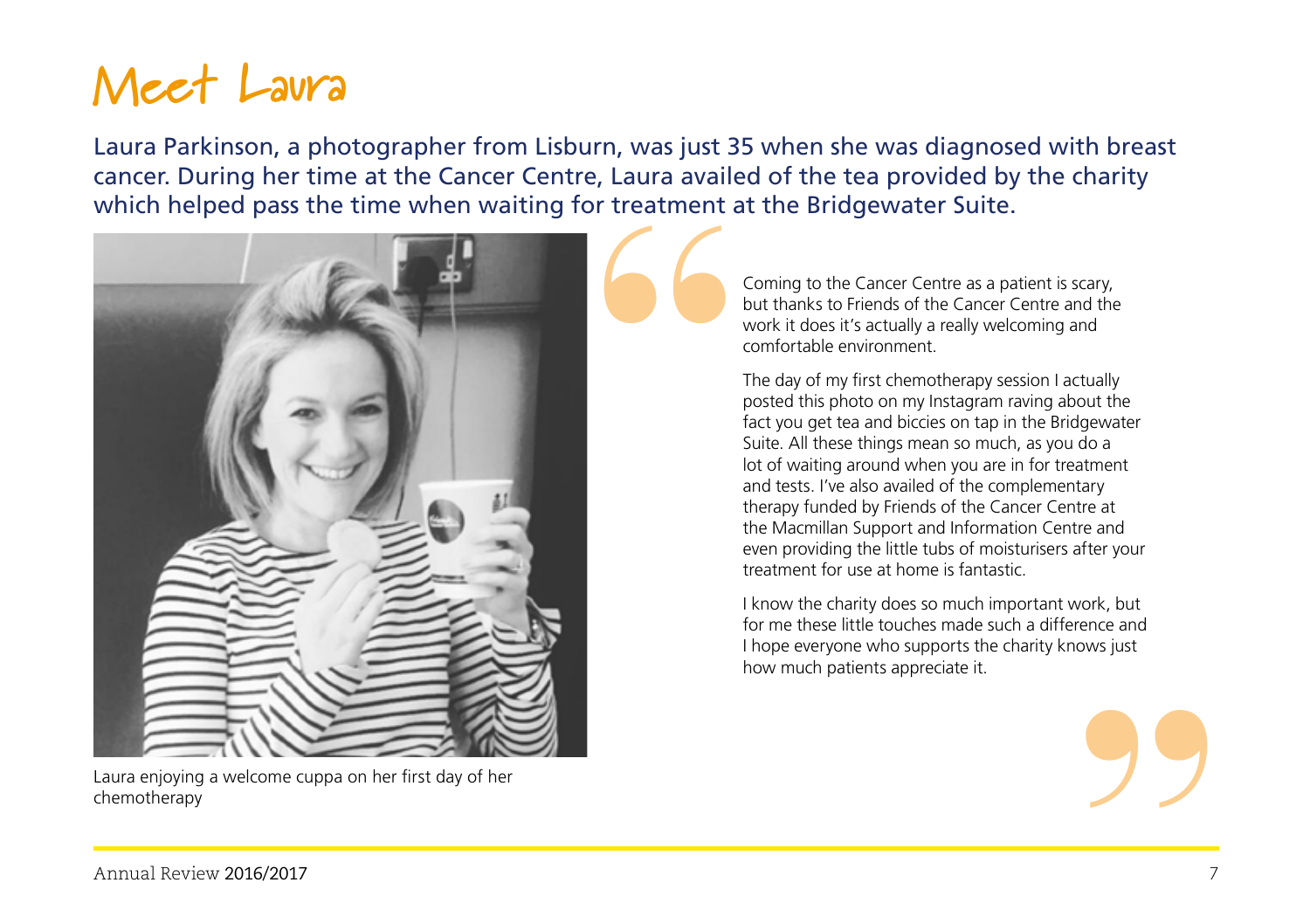## **Research**

Research is vital in the fight against cancer and Friends of the Cancer Centre is one of the leading local charities funding research in Northern Ireland.



#### **Our £1 million commitment to beating cancer**

Northern Ireland has become a world leader in cancer research and Friends of the Cancer Centre is playing a vital role in this.

Over the next 3 years, the charity will commit over £1 million to support the progress being made in cancer treatment locally. Our funding allows the Centre for Cancer Research and Cell Biology at Queen's University and the Northern Ireland Clinical Trials Centre to recruit additional staff who each carry out vital research into new and improved ways to treat different types of cancer. This means that patients here in Northern Ireland can benefit from the latest trials which could improve the outcomes for many.

## **Research highlights**

#### **108**

active clinical trials in Northern Ireland with many supported by the staff funded by the charity

**9** posts funded by the charity in the Northern Ireland Cancer Trials **Network** 

#### The charity's **R&D radiographer Karen**

**Crowther** is involved in the latest treatment techniques and is currently involved in a trial investigating the use of high dose radiotherapy for patients with advanced cancer

Our consultant oncologist **Dr Suneil Jain** is heavily involved in prostate cancer research and his SPORT Trial is focusing on reducing radiotherapy sessions from up to 39 to just 5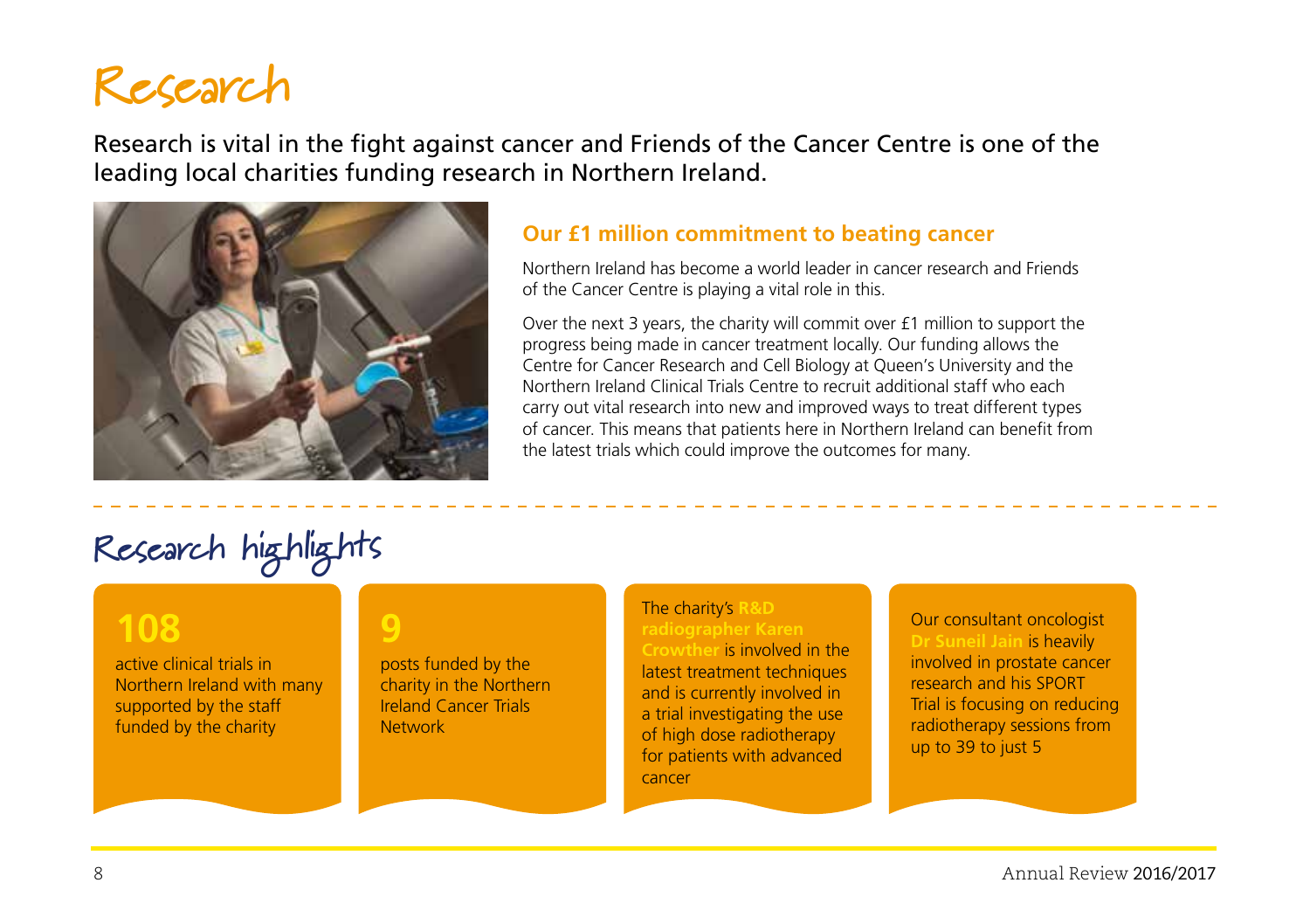# **Meet Jimmy**

Jimmy Green, 69, from Cladybeg in Armagh was diagnosed with prostate cancer in August last year. Jimmy took part in the SPORT Trial, which is being led by Friends of the Cancer Centre's consultant, Dr Suneil Jain.



Jimmy (centre) pictured with Dr Jain (2nd left) at the finish line

When I found out I had prostate cancer I was really nervous and my immediate concerns were about treatment. I was referred to see Dr Suneil Jain and I was soon put at ease.

When I met with Suneil he initially gave me three options for treatment and one of them was a trial he was conducting called the SPORT trial. The trial meant that I had only 5 sessions of radiotherapy compared to a more standard approach which can consist of up to 39 sessions, which I thought was a great advantage.

ece! It was<br>e and support<br>allow the<br>hrough its At the start of my treatment, I told Suneil that when I came out the other side I'd do a 10K run to raise funds for Friends of the Cancer Centre. He told me that if I did it, he'd do it with me. I also suggested the idea to my own family and my sons Paul and Philip agreed to take part. So on 21st June this year, myself and my sons, Paul and Philip, joined Suneil and his wife, Anita to take on the Lisburn 10k. I did the run in a pretty respectable time and finished in one piece! It was great to give something back for the great care and support I received and I hope the money we raised will allow the charity to support many more people like me through its amazing work.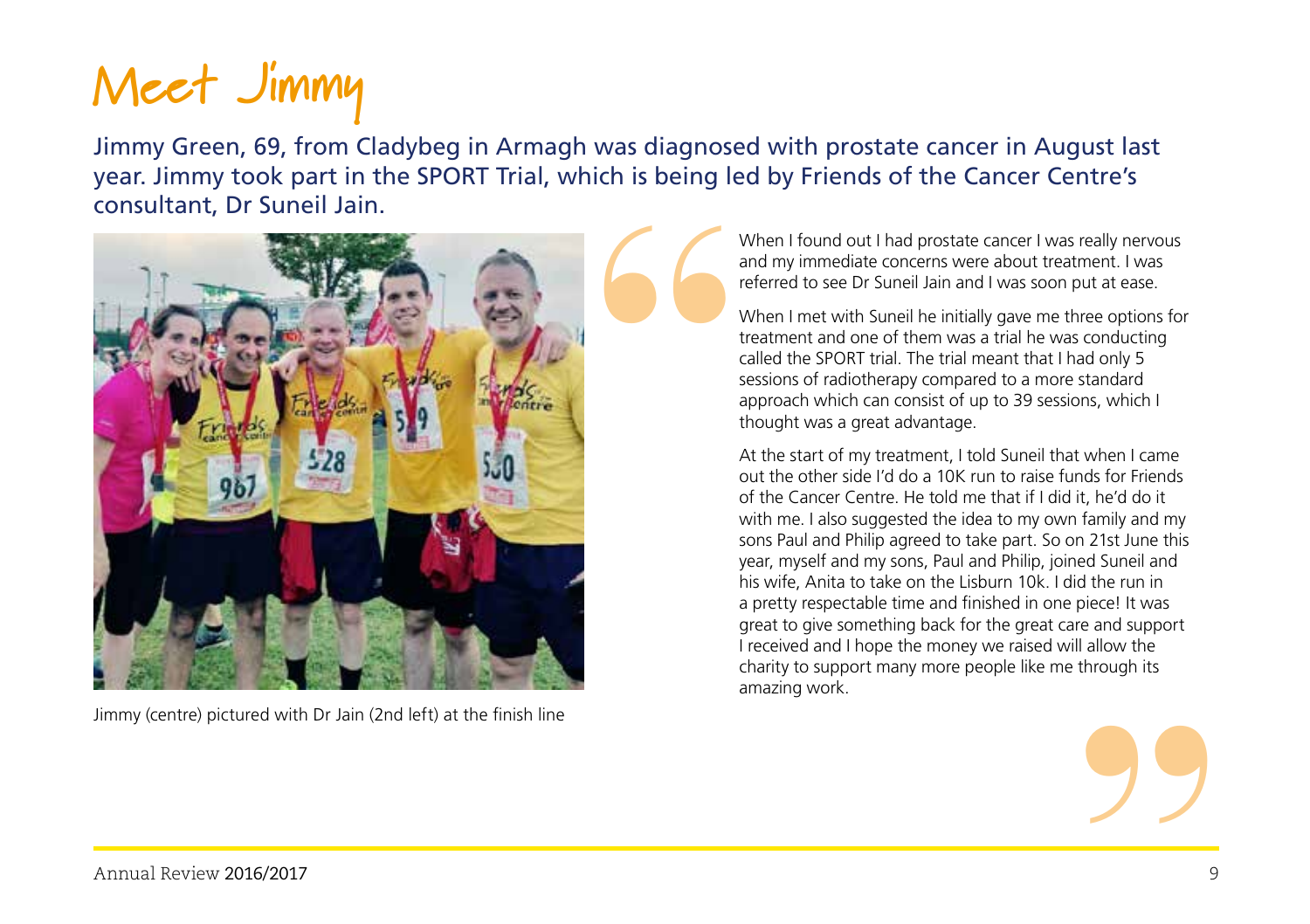# **How we do it**

Thanks to your support and friendship, it has been another fantastic year for the charity. Everything we do is made possible thanks to the people who donate and fundraise for us. Here are just some of the highlights:

# **£1.5 million**

raised in the last year by our amazing supporters

### **221**

events were held by our amazing supporters in communities across Northern Ireland

### **£323,455**

was raised by our super supporters who hosted their own events for the charity

#### Over **800**

people took part in the charity's events over the year including abseilers, marathon runners and skydivers

### **393**

collections cans were filled in the last year proving every penny can make a difference to our work

#### **48**

happy couples shared their big day with us with donations in lieu of wedding favours

### **280**

people took to the water for our biggest event last year, our annual Dragon Boat Race

### Over **100**

volunteers gave up their time to support our fundraising groups, street collections, craft fairs and much more

### **220**

people gave regularly to the charity through committed giving and Payroll Giving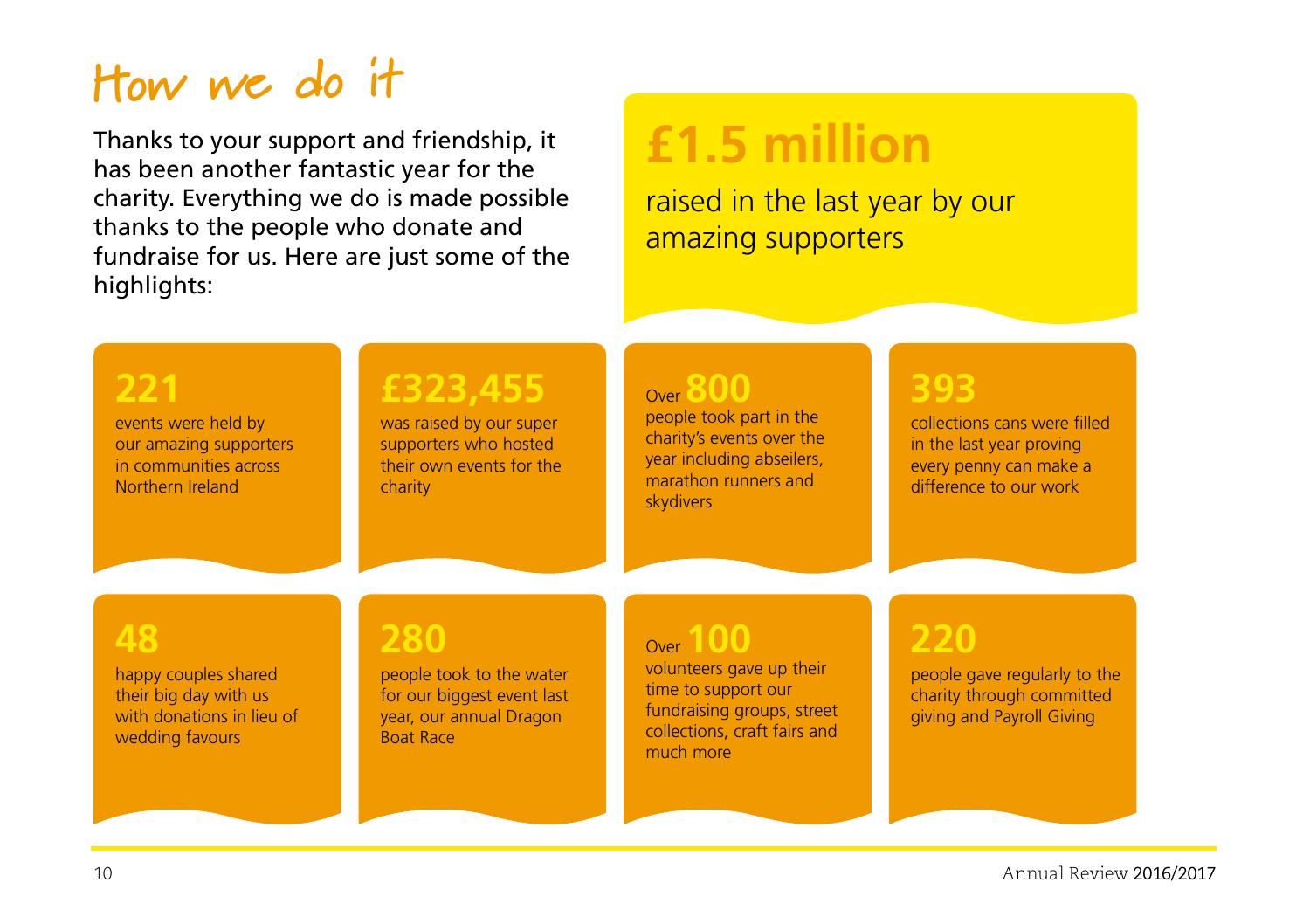# **Our partners**

We're very lucky to have support from a growing number of local business and organisations across Northern Ireland. This support is vital in raising the profile and funds for the charity.



#### **BDO Northern Ireland**



#### **Events**

Taking part in the charity's events and holding their own.



BDO Northern Ireland employees volunteer in the charity's office, helping support our team.



"Friends of the Cancer Centre is a charity that is very close to the hearts of many of our staff as it has been instrumental in helping some members of our team through very difficult times. As BDO is committed to be a responsible business, it is great to be able to support those who through kindness, care and support can make so much of a difference for so many people. The drive to collaborate with the charity comes directly from our staff and their desire to get behind the people who have supported them and their families in their times of need. We take great pride in our roots and our responsibility to make a real and significant difference in local lives."

Thank you to all of our corporate partners who helped raise £166,725 this year. Further details can be found on our website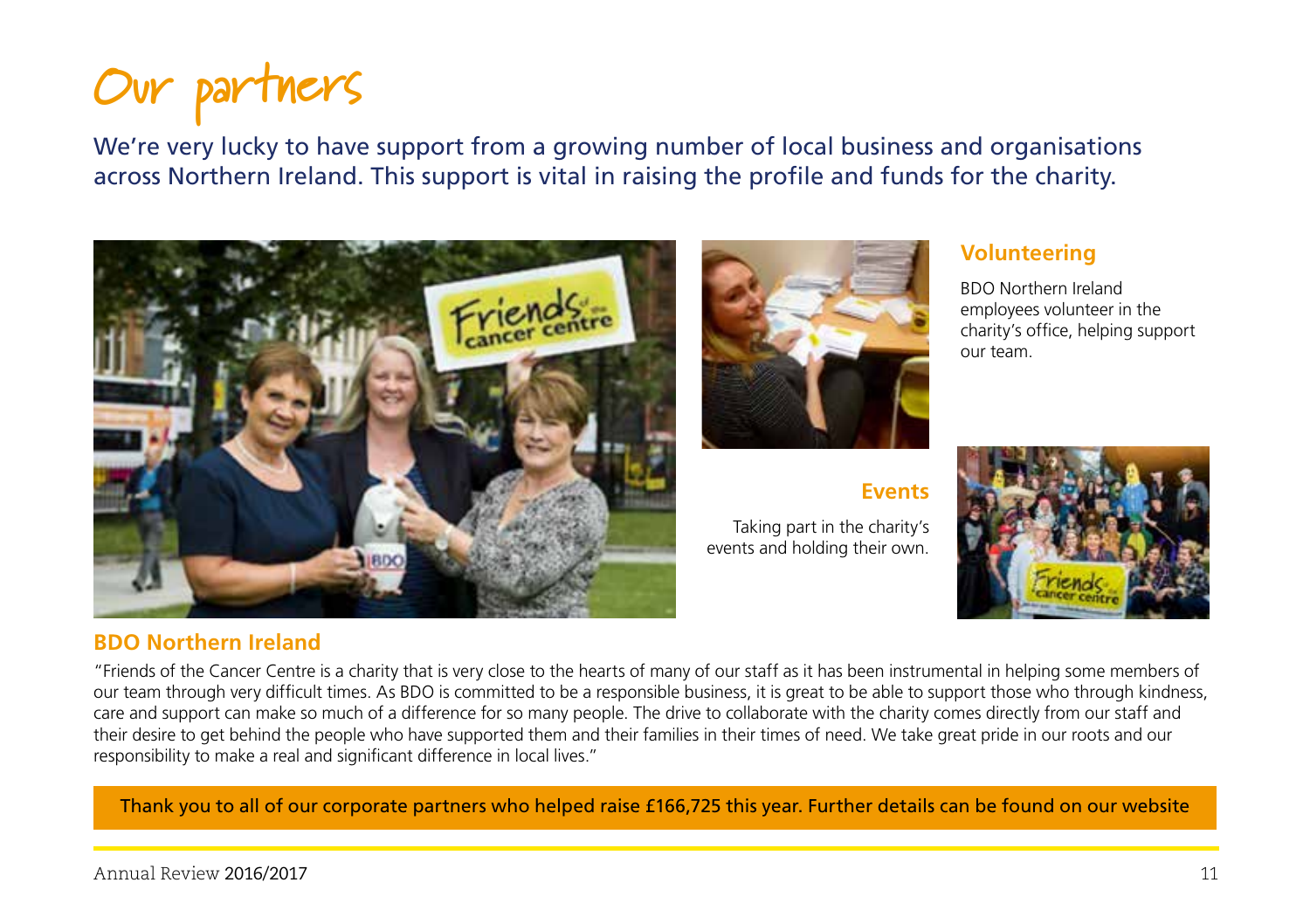# **The hospital's view**

The Cancer Centre is the place it is today thanks to the wonderful people who support the charity and help us provide vital funding to enhance the care available to patients from across Northern Ireland.

Chair of Cancer and Specialist Medicine, Dr Paula Scullin, sees the difference your support is making every day. Here she explains just how important the charity is to staff and patients.



Dr Paula Scullin Chair of Cancer and Specialist Medicine

Every day, over 1,000 people attend the Cancer Centre for appointments, reviews and treatment. It's a huge number, but thanks to the support of Friends of the Cancer Centre we have been able to enhance the care and support we can offer all of these patients and their families. Every year the charity invests over £1 million into local cancer services and the difference this makes is immense. Without that support, we simply wouldn't have the additional staff we vitally need, the new equipment which is used to diagnose and treat patients, the important comforts which make a real difference to their time at the hospital, and we wouldn't be able to make the progress we are making in new and improved ways to treat many different types of cancer. The charity's work is extensive and everything it does has a direct impact on our patients and their families as well as our staff.

The charity's vital work is made possible thanks to the incredible support it receives from people across Northern Ireland. I'm always really inspired to see how patients and families support Friends of the Cancer Centre. For many, supporting the charity is their way of saying thank you for the care and support they

have received throughout their treatment and it's a very meaningful way for them to give something back. The fact that patients are being supported by fellow patients, their families and friends through the charity is really powerful.

We have come a long way in recent years and with the continued support from Friends of the Cancer Centre and the charity's amazing supporters I know we can continue to offer the very best treatment, care and surroundings for our patients.

I feel very privileged to work in the Cancer Centre and to work closely with the charity. On behalf of the hospital management, our staff and patients, thank you so much to each and every person who supports Friends of the Cancer Centre. Everything you do is making a real difference to our patients and we hope that you will continue to support the charity in the years to come.

fante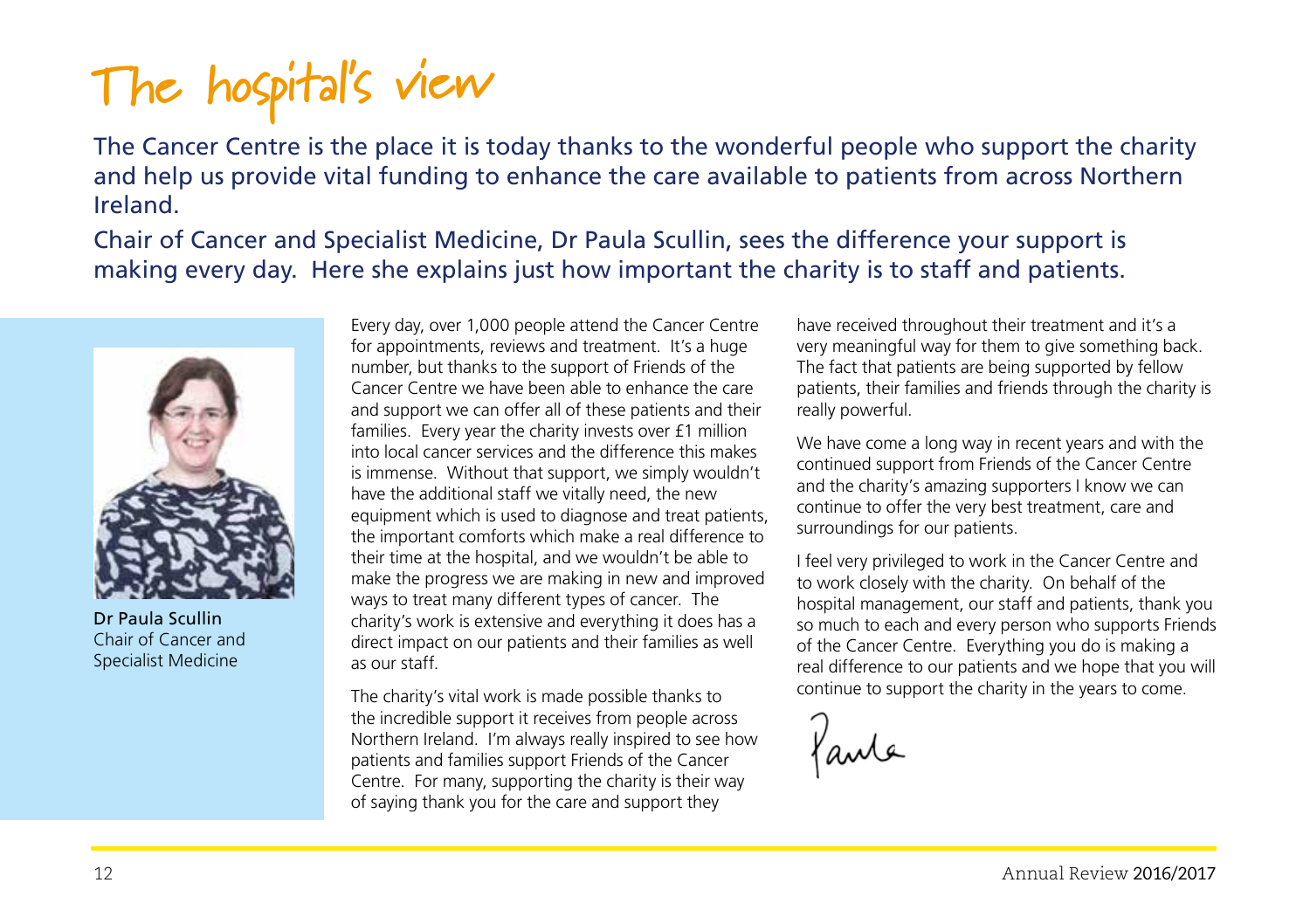# **The Future**

#### The charity has come a long way in recent years and with your continued help and support, 2017/ 2018 promises to be another incredible year for the charity.

Our commitment to supporting more patients than ever before is what drives us forward. In the coming years we will continue in our commitment to support and fund more specialist nurses in Northern Ireland as we have seen the incredible difference they make to patients. We will continue to fund new and better equipment so patients can avail of the best and latest care. We will also continue to ensure that a patient's time at the Cancer Centre is as comfortable as we can possibly make it. Our work to support the latest research into new cancer treatments will also move forward as we strive to help more people survive cancer.

We have a long way to go, but with your support we know we can get there.

**We need you to help us do it. Together we can make a difference.**

**Over the next 5 years the charity needs to raise over £1.5 million a year to continue our work**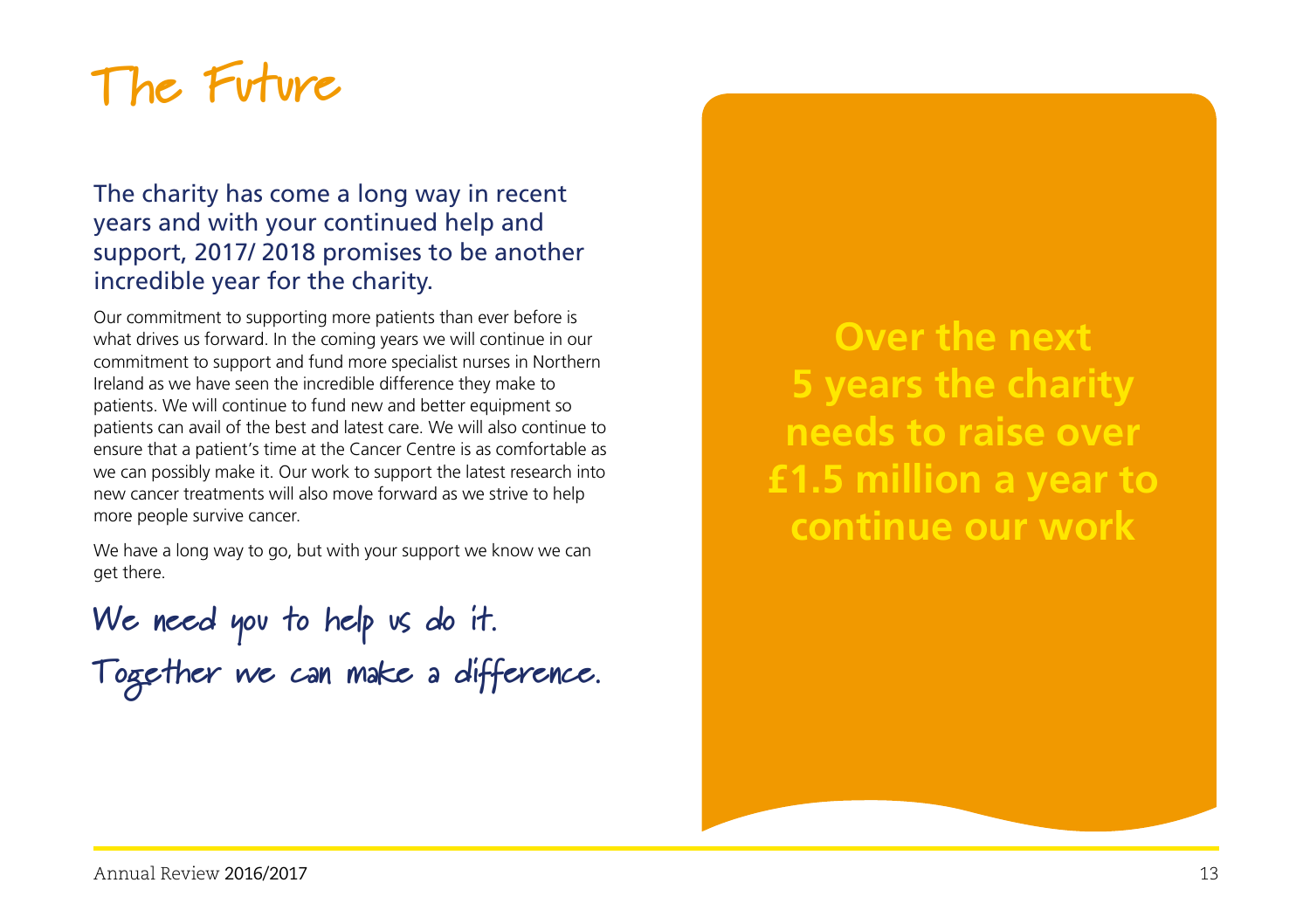# **How It All Adds Up**



### **32% 32% 21% 10% 5%**

#### Where our money comes from

Community fundraising Individual donations & legacies Special events Corporate fundraising In lieu of flowers Other

## How we spend it

Research Patient care Patient comfort Fundraising Administration & governance

#### What it means

- Thanks to your support, we raised £1.5 million
- We put £1.2 million back into the Cancer Centre through our three project areas
- The amount of money we spend on running costs and expenses is kept to an absolute minimum and 95p in every £1 donated is used to support patients and to invest in the future

#### Trustees

Geoff Hill Chairman

Adrian Doran Honorary Treasurer Professor Joe O'Sullivan Honorary Secretary

Dr Jackie Clarke Jim Gamble Avril Graham Damian Heron Dr Seamus McAleer Dr Maria Moloney Turlough Montague QC Dr Paula Scullin Dr Anne-Marie Telford Brian Cave

#### Management Team

Colleen Shaw Chief Executive

Cathy Rooney Finance and Projects Manager

Claire Hogarth Fundraising Manager

Nuala Bannon Communications Manager

Ana Wilkinson Corporate Fundraising Manager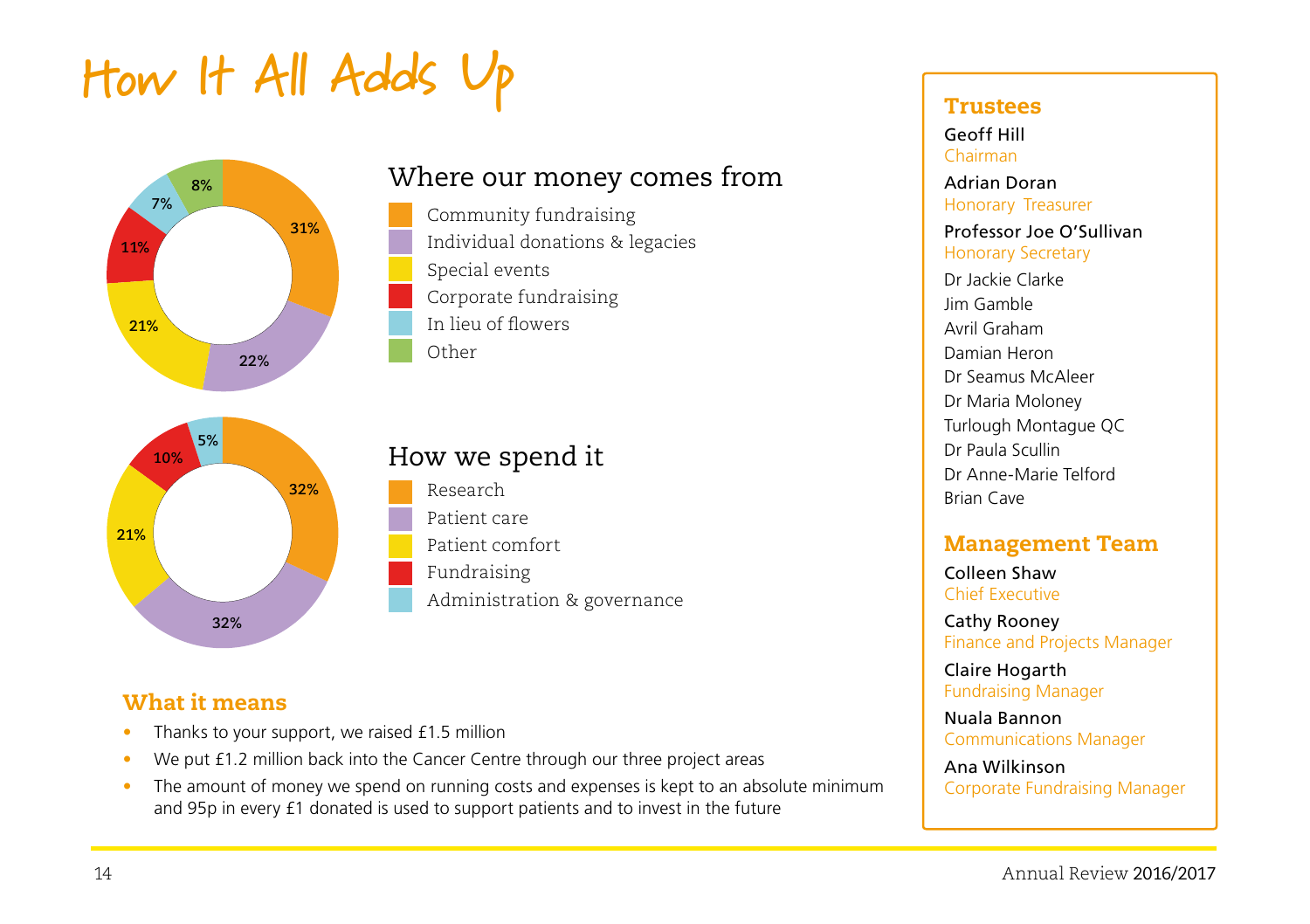

All of this is made possible thanks to you.

We know that every penny you raise tells a story and represents something, or someone, very special. That is why we promise that every penny donated to Friends of the Cancer Centre will be put to the best possible use to support local cancer patients and their families.

> **Thank you for being such an incredible friend to the charity.**